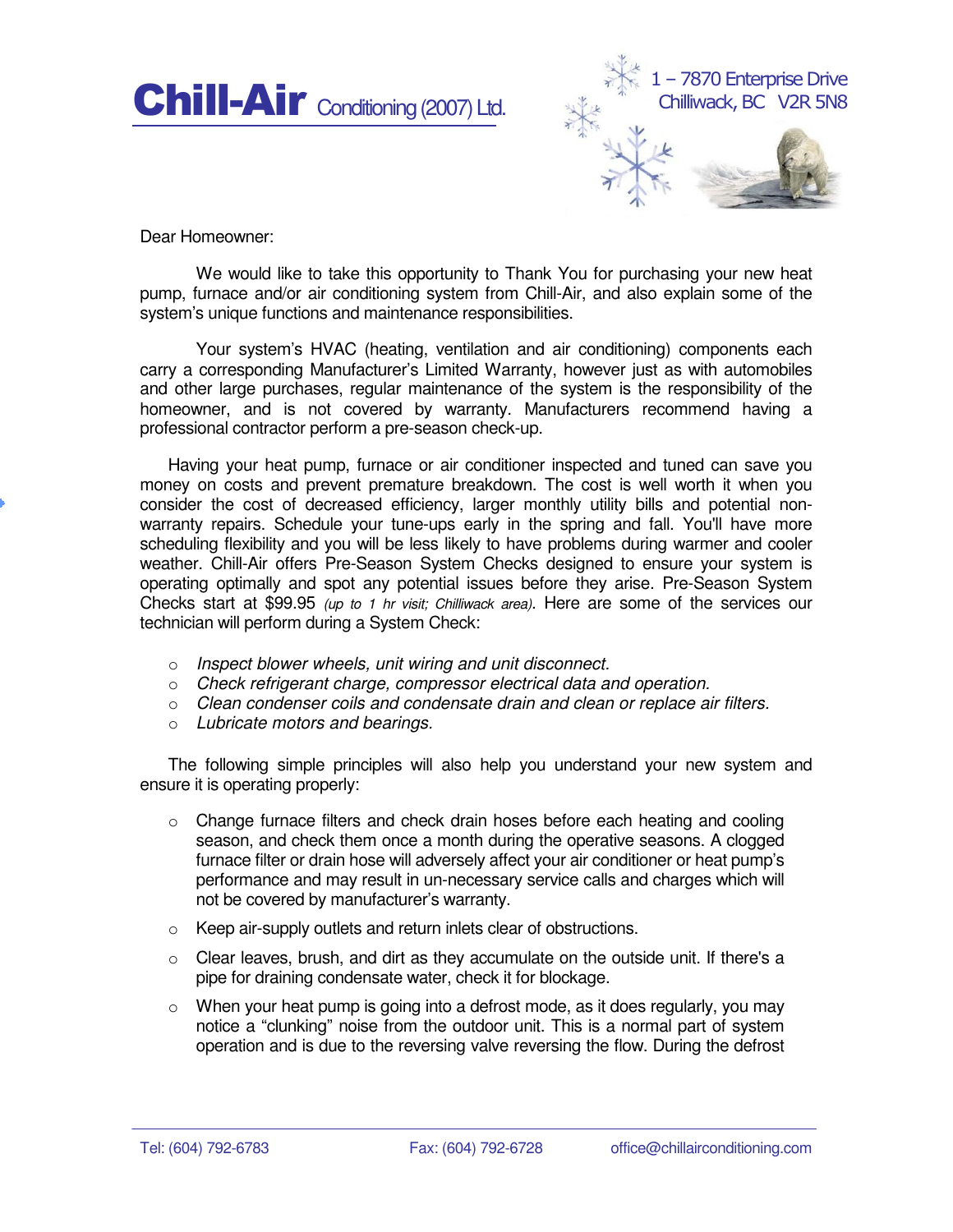the outdoor unit will steam and the condenser fan will not run for about 10 to 20 minutes, and you may notice some slightly colder air in the ductwork. Your heat pump may also seem somewhat noisier in general during colder weather spells. This too is normal, and is due to the fact that colder air is denser than warm air.

- $\circ$  When the weather is abnormally cold outside, your heat pump will not be able to completely keep up the inside temperature, and your furnace will be called upon to provide auxiliary heat. This is normal and your system is designed for this.
- $\circ$  When the weather is abnormally hot outside, your heat pump or air conditioner may have trouble keeping up with the demand for cooling, due to the fact that systems are sized to operate optimally within the **normal** climate range for our area. Over-sizing a system larger in order to account for infrequent extremely hot weather would be very un-economical and could short-cycle the equipment and shorten its lifespan. In short, if it's 35 degrees Celsius outside, and your heat pump or air conditioning can only bring your house down to around 26 or 27 degrees instead of your "preferred" setting of 21 or 22, you still have air conditioning happening, and your home is still much more comfortable than it would be otherwise. It's simply not possible to expect it to keep up as well at 35 degrees outside, as it would at 28 degrees. **Do not** adjust your thermostat lower in an effort to increase cooling, as this will likely cause freezing up and potential damage to the system.
- $\circ$  Air conditioning systems should never be set below 21-22 degrees Celsius (71 72F). Settings lower than this will commonly result in the system freezing up, requiring a defrost cycle (see tips below) and if frozen long enough, expensive damage to the compressor could result.
- $\circ$  Heat pumps work best at a constant thermostat setting of between 20 and 23 degrees Celsius  $(68 - 74F)$  - year round. For heat pumps, the old "furnace" mentality" of setting your system down dramatically during the night to save energy, and setting it higher again in the morning, is very ill-advised and actually decreases the efficiency of the system. Heat pumps are designed to be run consistently and constantly to maintain an even temperature. Remember, they are not burning expensive fossil fuels in doing so! Setting your thermostat dramatically lower at night will result in the furnace needing to kick in the next morning in order to bring the temperature back up to the point that the heat pump can maintain, and using expensive gas to do so eliminates some of your energy savings. For best results "**Set it and Forget it!"**
- $\circ$  Heat pumps do not produce the same warm-air "blast" at your registers as do furnaces. The air at the register feels cooler to the touch than you are used to with a furnace, but rest assured your home will be heated all the same.
- o Thermostats are not covered by the same manufacturer's warranty as the HVAC components. However if a Honeywell thermostat is found to be defective, it has its own separate Manufacturer's Warranty of 5 years replacement (labour excluded).